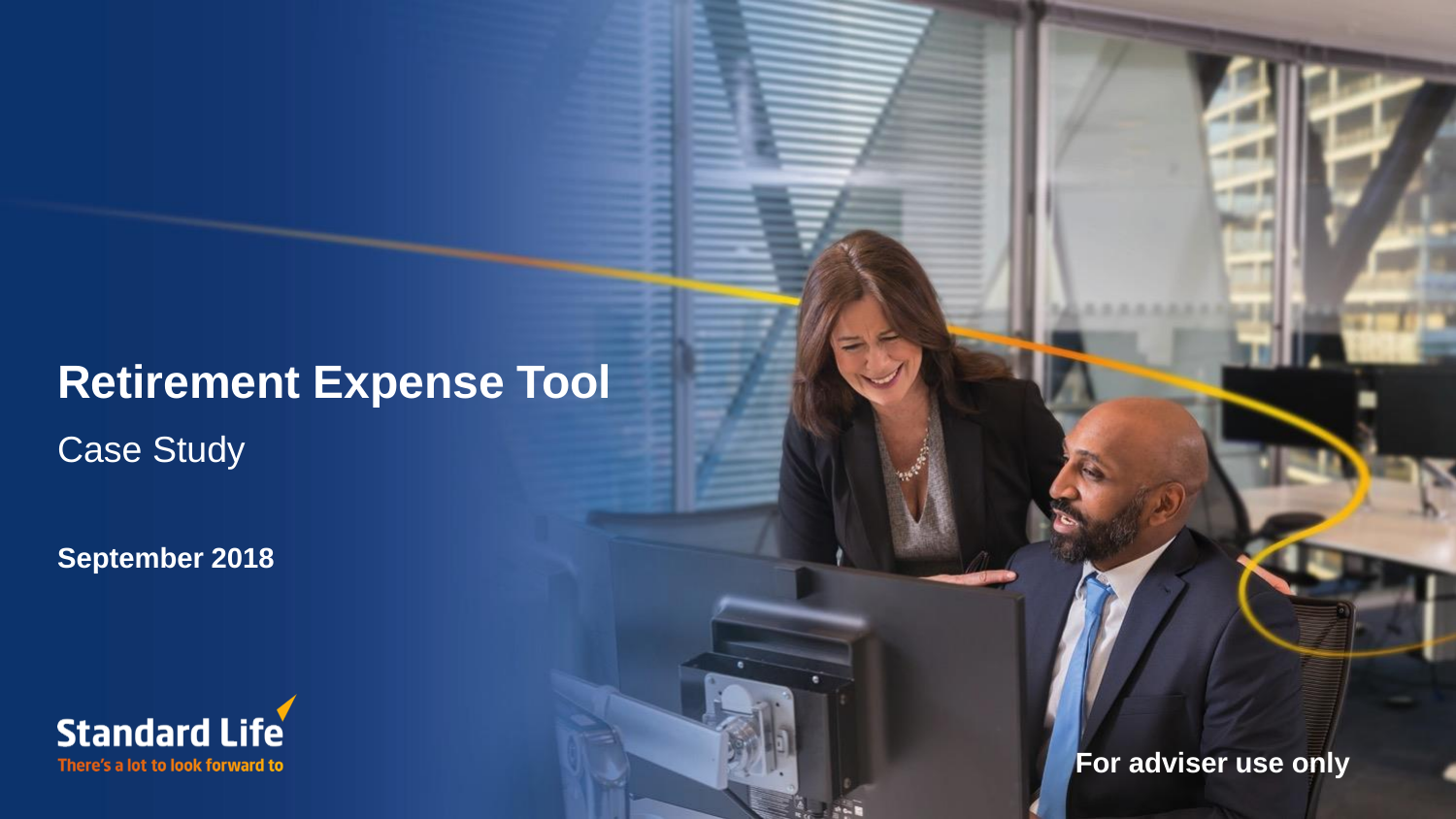

**This is a case study to help inform advisers only. It should not be relied upon by anyone else.**

**The adviser is ultimately responsible for the way in which they incorporate this into their advice process.**

**Every client's circumstances will be different and require advice.**

**Standard Life accepts no responsibility for advice that may be formulated on the basis of this information.**

**Any references to legislation and tax are based upon Standard Life's understanding of law and HM Revenue & Customs practice as at September 2018.**



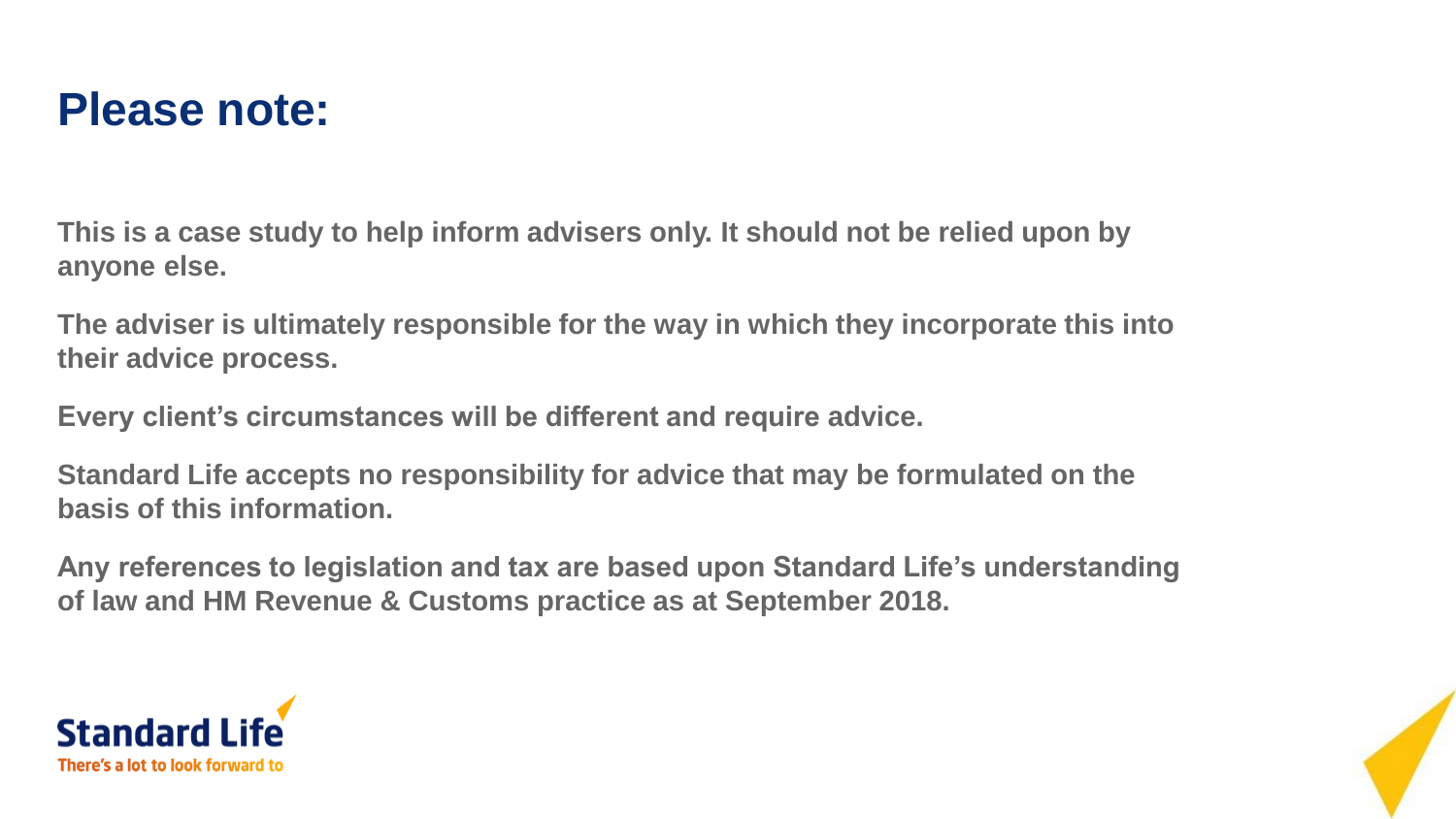#### **James and Sophie – a case study**

James and Sophie are both aged 55 and plan to retire in 5 years time at age 60:

- James earns £80,000 gross a year
- Sophie earns £40,000 gross a year

Their adviser is taking them through the DB transfer advice process and is planning to use cashflow modelling to stress test a range of income sustainability scenarios.

While trying to establish their income needs in retirement, it becomes clear that neither James or Sophie had given it any thought. Completing a review of their current incomes



Adviser login Searc

**Adviserzone** 

and outgoings could establish income needs, however this is likely to be time consuming.

Using the Retirement Expense Tool available on Adviserzone, the adviser can demonstrate the spending needs of a typical couple like James and Sophie.



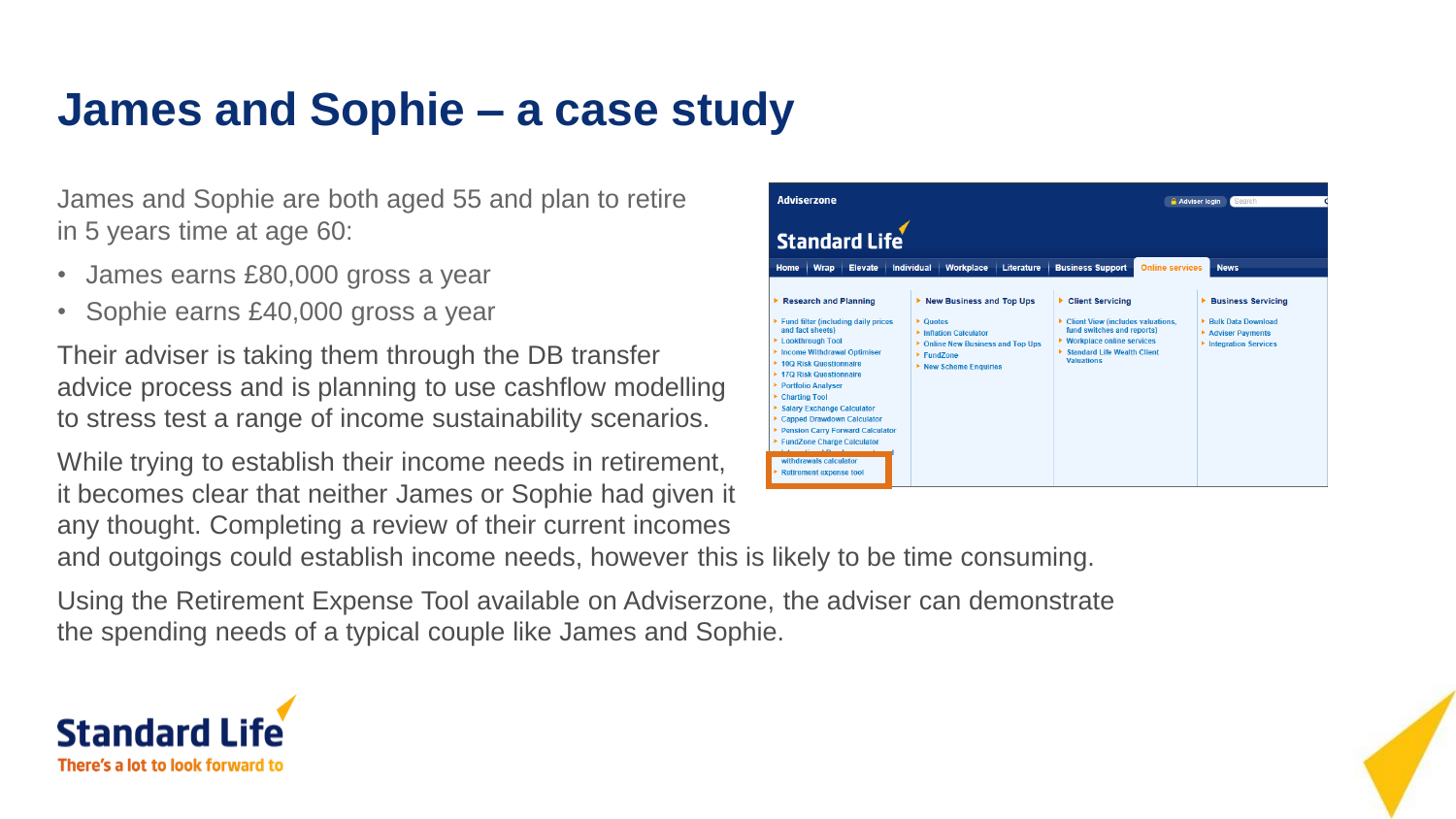## **Using the Retirement Expense Tool**

**Retirement Expense Tool** 

|  | With only three pieces of information: |
|--|----------------------------------------|
|--|----------------------------------------|

- James and Sophie are a couple
- Their current joint gross household income is £120,000
- Their tax jurisdiction Scotland or the rest of the UK

| come summary in retirement |  |
|----------------------------|--|
|                            |  |
|                            |  |

Couple 120,000

**England Wales & NI** 

 $\mathbf{f}$ 

#### How to use: (1) Choose from Individual or couple (2) Enter gross household income (i.e. if couple enter joint gross incomes) (3) Enter the country for the appropriate tax bands to use in the calculation (4) Use the personal adjustment percentages to personalise the retirement expense for your

client (5) Where the input is Couple the tool assumes that one person earns all the household income. See point 5 under limitations and assumptions for more detail (6) if using the output to complete cashflow modelling, use the appropriate 'gross' or 'net' figure depending on the basis of the cashflow modelling tool to use

Any queries please see note 1 below for more details and a link to more information

|                                    |                                         |                    | <b>Net expense</b> |                                 |                                                                          |
|------------------------------------|-----------------------------------------|--------------------|--------------------|---------------------------------|--------------------------------------------------------------------------|
| The adviser can provide an initial | <b>Commodity or service</b>             | Net expense using  | <b>Personal</b>    | <b>Personalised Net Expense</b> |                                                                          |
| indication of how much income      |                                         | <b>ONS figures</b> | <b>Adjustment</b>  |                                 |                                                                          |
|                                    | Food and non-alcoholic drinks           | 5,246              | 100%               | 5,246                           | Where do these figures come from?                                        |
| James and Sophie may need in       | Alcoholic drinks, tobacco and narcotics | 1,126              | 100%               | 1,126                           |                                                                          |
| retirement to sustain an average   | Clothing and footwear                   | 1,716              | 100%               | 1,716                           | These categories and values are derived from the                         |
| lifestyle for their current income | Housing(net), fuel and power            | 4,604              | 100%               | 4,604                           | ONS figures.                                                             |
|                                    | Household goods and services            | 3,999              | 100%               | 3,999                           |                                                                          |
| bracket.                           | Health                                  | 1,429              | 100%               |                                 | 1,429 If you would like to find out how these figures are calculated and |
|                                    | Transport                               | 6,909              | 100%               | 6,909                           | what each category includes, the ONS has created a pdf which             |
|                                    | Communication                           | 1,013              | 100%               | 1,013                           | explains the figures in more detail.                                     |
|                                    | Recreation and culture                  | 8,315              | 100%               | 8,315                           |                                                                          |
|                                    | Education                               | 144                | 100%               | 144                             | Click here for more information                                          |
|                                    | Restaurants and hotels                  | 4,415              | 100%               | 4,415                           |                                                                          |
|                                    | Miscellaneous goods and services        | 3,734              | 100%               | 3,734                           |                                                                          |
|                                    | Other expense items                     | 4,982              | 100%               | 4,982                           |                                                                          |
|                                    | <b>Total</b>                            | 47,632<br>£        |                    | 47,632<br>£                     |                                                                          |
|                                    |                                         |                    |                    |                                 |                                                                          |

**Inputs** Couple or Individual

Current gross household income

**Gross household income required** 

Applicable tax bands



The pattern of expected expenditure is derived from the Office for National Statistics. This comes from 'expenditure analysis of retired households' report using tables A25 and A31 for individuals and couples respectively, which is broken down into 5 groups based on income levels from those with the lowest incomes to those with the highest. The retirement expense tool uses the net income to pick the appropriate group from one of the five and scales it up or down based on actual net income. Because this is scaled it won't be exact but this should be used for indicative purposes only. The link to ONS data above is to overall data and methodology. In order to deliver more relevant data the tool uses the five groups as described earlier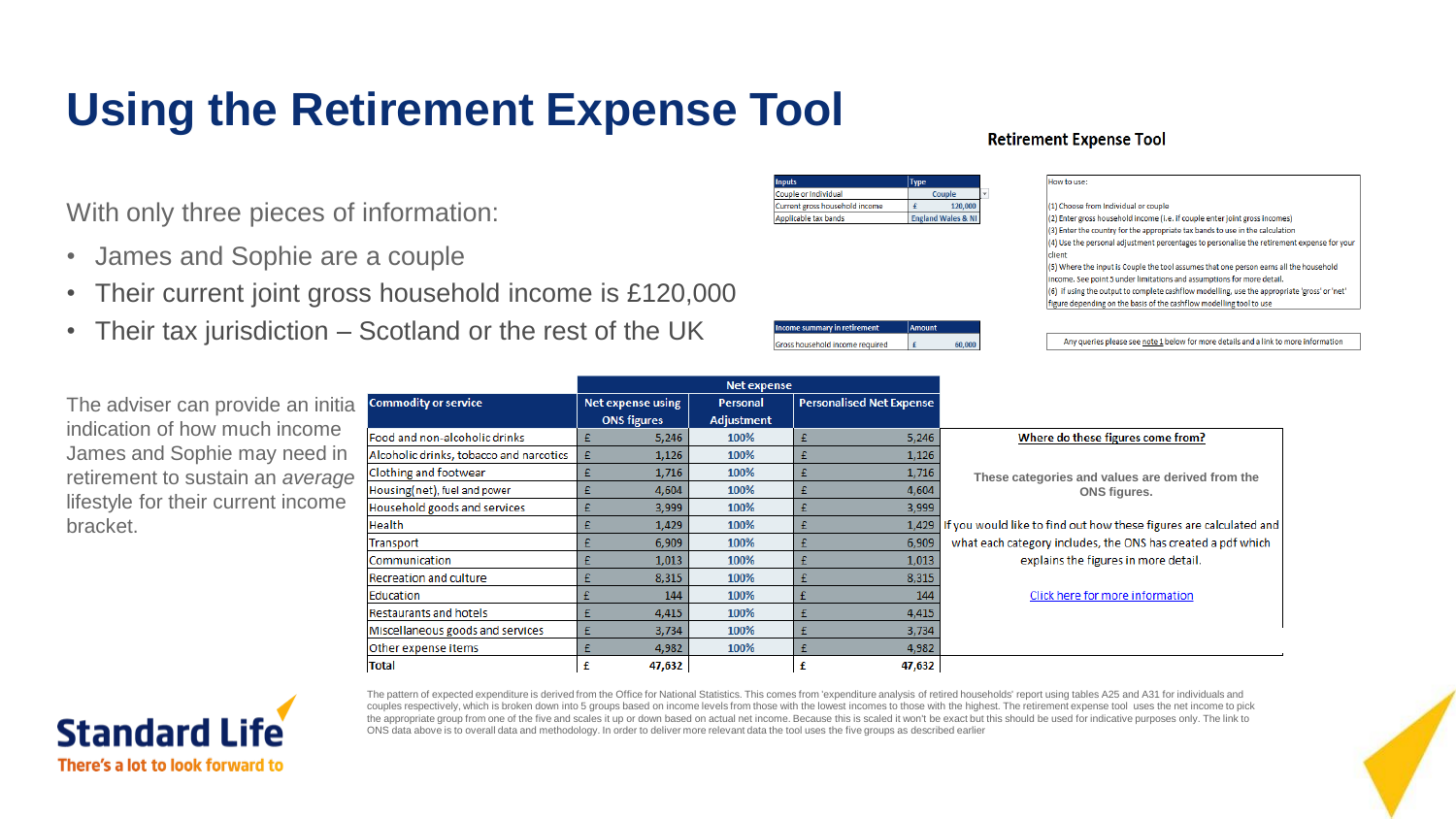#### **Using the Retirement Expense Tool**

- The adviser points out that the default position is 100%, meaning everyone typically has the same spending needs. However James and Sophie are likely to have specific aspirations and plans and the tool can be adjusted up or down to reflect this.
- For example, they would like to help fund their children through university but also plan to do a lot of travelling while they are in good health.
- **Housing (fuel & power)** to 50% as they'll be away a lot of the year
- **Transport** to 50% as they plan to give up their second car
- **Recreation & culture**  i.e. holidays increase to 150%
- **Education** (for university costs) up significantly

This gives James and Sophie an indicative net expense need of c.£64,000. James and Sophie understand from the adviser that this can only be indicative, as based on average spending patterns of people with similar income – based on government assumptions on income needs in retirement from those while working and does not take into account all tax circumstances.

They are comfortable that the figures give them a good basis for planning.



|                                         | <b>Net Expenditure</b> |                   |                         |  |  |  |
|-----------------------------------------|------------------------|-------------------|-------------------------|--|--|--|
| <b>Commodity or service</b>             | <b>Net expenditure</b> | <b>Personal</b>   | <b>Personalised Net</b> |  |  |  |
|                                         | using ONS figures      | <b>Adjustment</b> | <b>Expenditure</b>      |  |  |  |
| Food and non-alcoholic drinks           | 5.246<br>£             | 100%              | 5,246<br>£              |  |  |  |
| Alcoholic drinks, tobacco and narcotics | 1,126<br>£             | 100%              | 1,126<br>£              |  |  |  |
| <b>Clothing and footwear</b>            | £<br>1,716             | 100%              | £<br>1,716              |  |  |  |
| Housing(net), fuel and power            | 4,604<br>£             | 50%               | £<br>2,302              |  |  |  |
| Household goods and services            | 3,999<br>£             | 100%              | 3,999<br>£              |  |  |  |
| <b>Health</b>                           | 1,429<br>£             | 10070             | 1,429<br>£              |  |  |  |
| Transport                               | 6.909<br>£             |                   | 3,455<br>£              |  |  |  |
| Communication                           | 1,013<br>£             | 100%              | £<br>1,013              |  |  |  |
| <b>Recreation and culture</b>           | 8.315<br>£             | 150%              | £<br>12,473             |  |  |  |
| Education                               | £<br>144               | 12500%            | 18,000<br>£             |  |  |  |
| <b>Restaurants and hotels</b>           | 4,415<br>£             | 100%              | 4,415<br>£              |  |  |  |
| Miscellaneous goods and services        | 3,734<br>£             | 100%              | 3,734<br>£              |  |  |  |
| Other expenditure items                 | 4,982<br>£             | 100%              | 4,982<br>£              |  |  |  |
| <b>Total</b>                            | £<br>47,632            |                   | £<br>63,890             |  |  |  |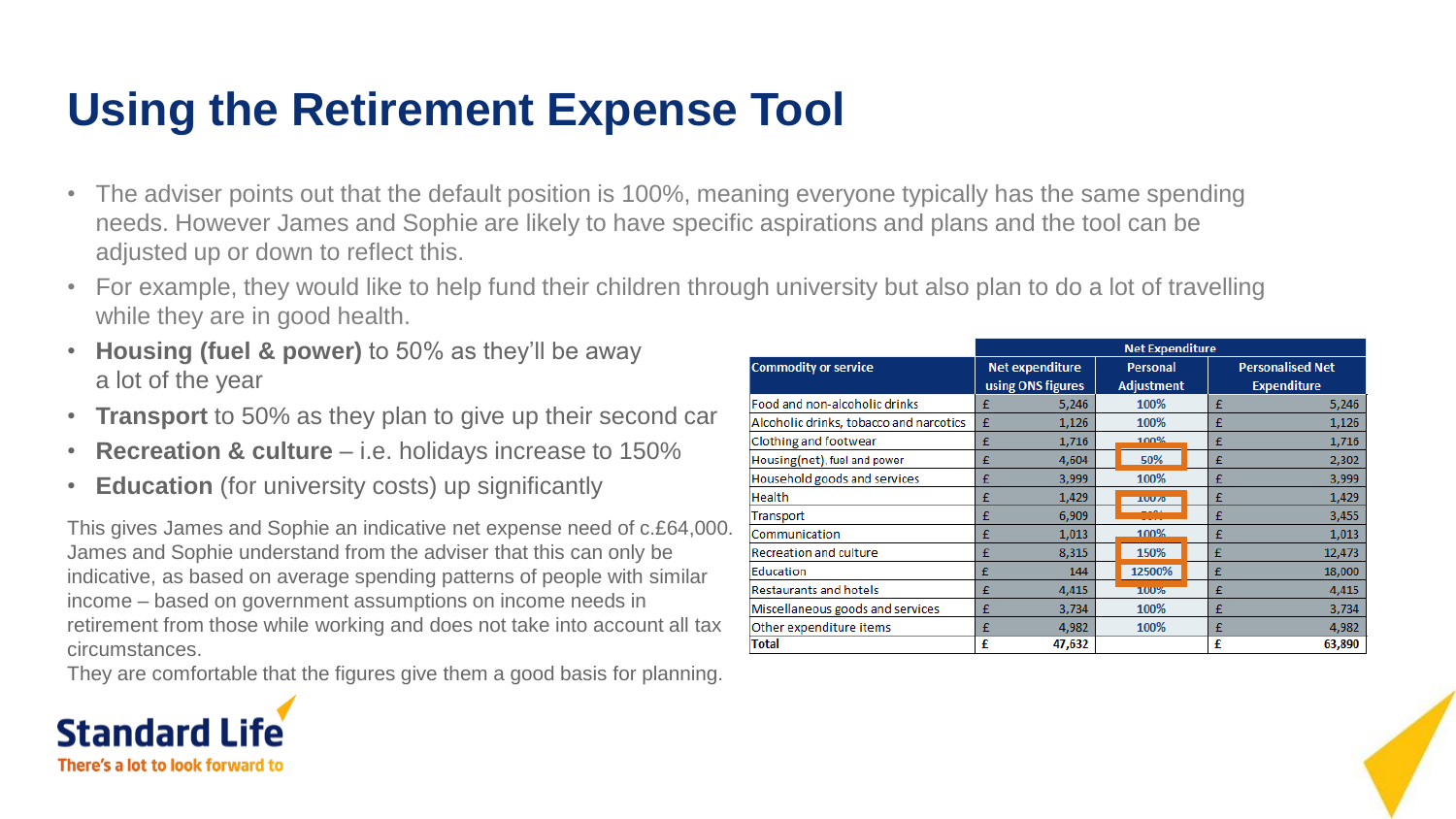#### **Using the Retirement Expense Tool**

**The adviser can export the chart from the tool to use in the client recommendation letter or simply store within the client file.** 

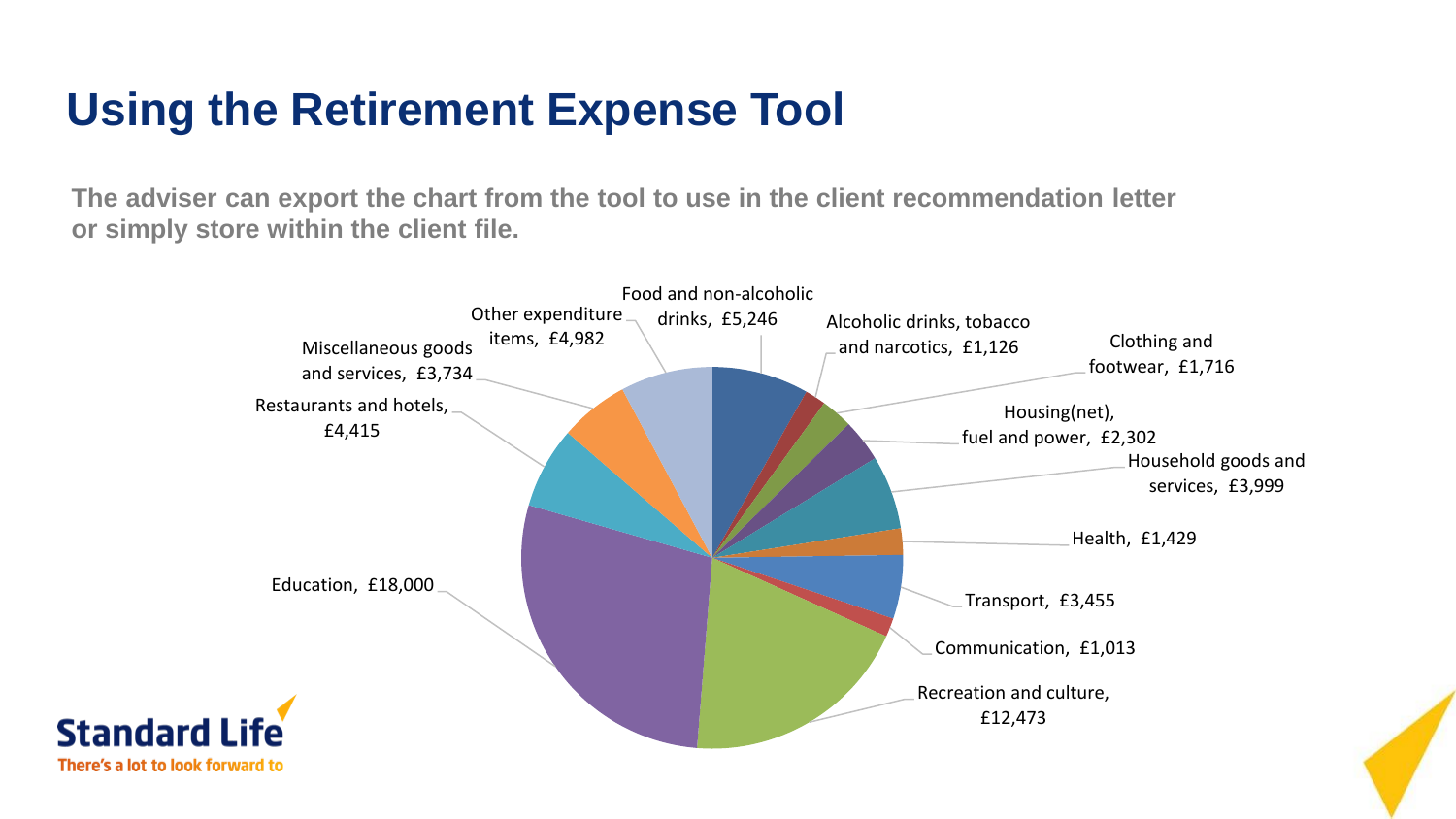### **Anticipating future changes**

- The adviser can prompt James and Sophie to think beyond their initial retirement plans. For example, to a time when they are no longer supporting university costs
- Assuming all other expense remains the same, this gives a  $2<sup>nd</sup>$  income period of expense of c.£46,000 (adjusted for inflation)
- This exercise can be repeated several times throughout to give an indication of a typical retirement. For example, overseas travel may become less appealing for James and Sophie so recreation and culture costs would reduce. The flip side of this is likely to be an increase in cost of housing (fuel & power)
- The adviser can then use cashflow modelling to assess income needs over different time periods against available assets. The cashflow modelling tool also offers the ability to run a series of stress tests to assess whether or not a sustainable income can be achieved to maintain the clients lifestyle
- Once the modelling exercise is complete the adviser could consider adopting a withdrawal policy to document the strategy that has been agreed and have James and Sophie sign it so both adviser and client are clear on what has been agreed